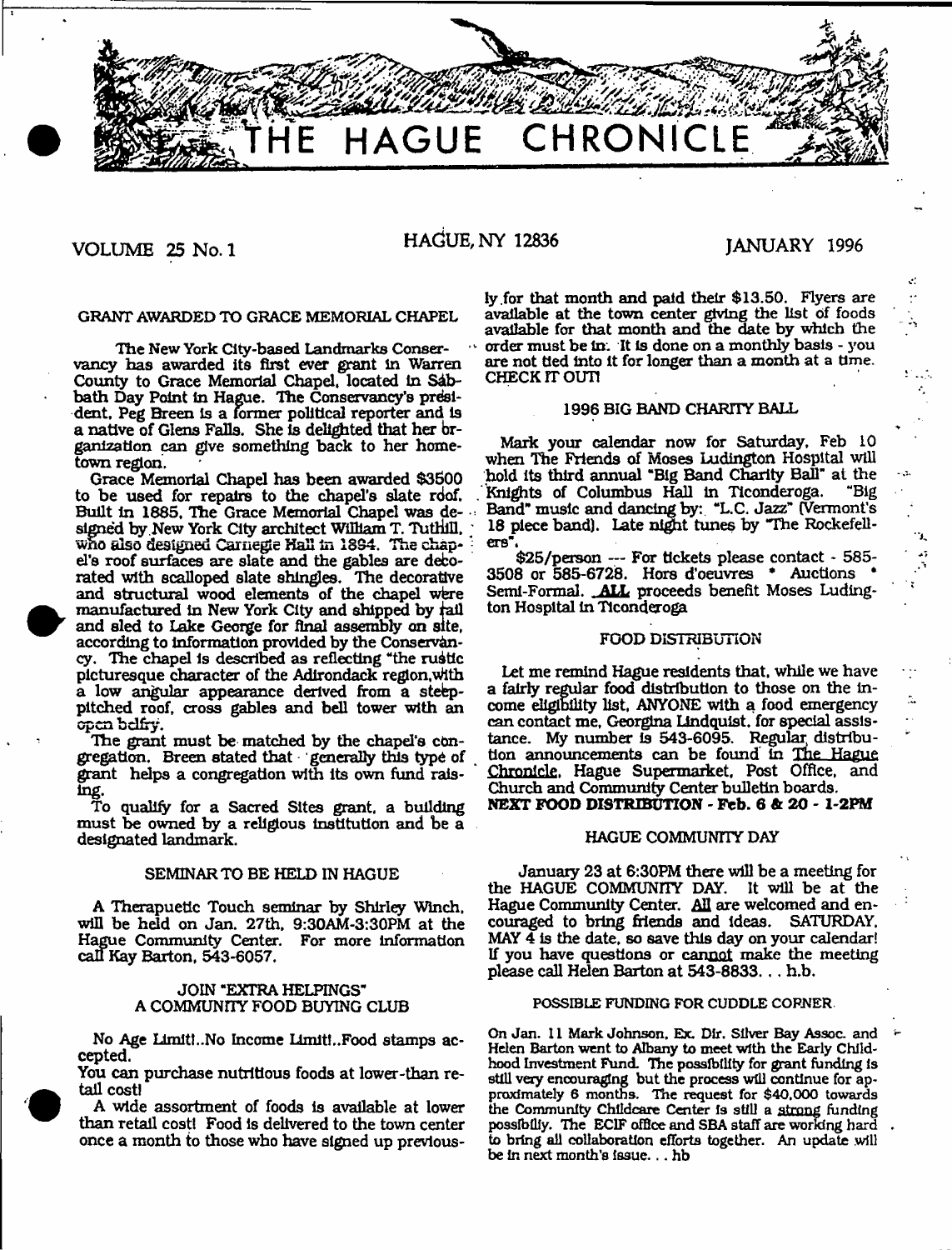## THE KIWANIS CLUB

. The same contribution of  $\mathcal{L}_2$ 

The local Kiwanis Club, which was founded In . the late 1920's and has approximately 55 members (Including many members residing In Hague); looks forward to another great year of service In the towns of Hague and Ticonderoga. Among Its recent projects for the benefit of the residents of Hague have been (i) the building of the initial ice rink at the Hague Commuity Center and (11) encouraging the landscaping to the west of the Community Center building by buying the top soil and seed for the lawn and providing the picnic tables. Annual projects fdr the benefit of Hague residents include the Christmas luncheon and program for senior citizens (250 guests this past December), the Easter Egg Hunt, the Bicycle Rodeo to teach bicycle safety, Toys-for-Tots program for less privileged children, three \$400 scholarships annually and a special award at Ticonderoga High School, the sponsorship of the Key Cluo at Ticonderoga High School (with 60 members the largest club in the high school), the placement bf "drug free" signs near the local schools and many others.

New members are always welcome. If you are interested in considering membership, contact any of the following Hague members: Helen Barton (543- 6001), Bruce Craig (543-6321). Bill Glenn (543- 6197), A1 Johns (543-6532), Bob Patchett (543-6719) or Dave Swanson (543-6696) or any other member.

The weekly luncheon meeting of the Kiwanis Is . held at 12:15p.m. each Thursday at Eddie's Restaurant; the first meeting of the month is a business meeting and the other meetings have speakers on a wide range of topics of interest to the local citizens. As a member you will enjoy the camaraderie with the other members (who form a wide cross section of the local community) and the satisfaction of making your local community a better place to live.

. . . David Swanson

#### HAGUE FISH AND GAME CLUB

Fish and Game Club winners for Nov. and Dec have been announced. The gun raffle in Nov. was won by AMn Frasier, Hague. The food and cheer basket raffle In Dec was won by Leroy Frasier, Hague. Betty Van Sleet was the winner of the 50/50 drawing for Dec. Betty gave her winnings back to the Fish and Game Club as a donation. Thanks, Betty, and all who bought tickets on the raffle.

#### A LETTER OF THANKS

I would like to thank everyone who has supported me In the past few months, and a special thanks to the Town Board for giving me a chance to prove myself. It was one of the most talked about elections, so I know It was a very difficult choice.

I wish everyone a happy New Year.. /s/ *Debbie Manning* 

#### FOR YOUR INFORMATION

If you would like further Information on these two topics please contact Helen Barton at 543-8844.

•1. Child Health Plus - Health Plan for Kids. "Child Health Plus" is a state health Insurance plan that of-

fers free or at very low cost health coverage for children under age 15. It can also cover family health care.

•2. Know the facts about HIV and AIDS - guidelines for parents published by American Academy'of Pediatrics. It Is a brochure with excellent Information,

#### COOKIE TIMEI

The Girl Scouts are selling cookies! Please say "Yes" when a Girl Scout calls you for your order. The sale represents 58% of the Adirondack Council's income. : After the cookies are paid for. all the remaining money stays within the local council. \$.47 from every box stays with the girl's troop and is used In her community.

To order your box(es), call Monica Johnson. 543-6791. or any other Girl Scout in the area by Jan. 21. They will be VERY happy to hear from you!

#### 'WRITERS' VOICE CHILDREN'S LITERATURE AWARD . The same point  $\mathcal{L}^{\mathcal{L}}$  is the same point  $\mathcal{L}^{\mathcal{L}}$  . In the same point  $\mathcal{L}^{\mathcal{L}}$

• ''Hie Writer's'Voice Program of Silver Bay Is sponsoring the 4th Annual Silver Bay Children's Literature Award.

. .An award of \$1,000 will be given to the best manuscript . for a children's book set in the Adirondack Mountains, Manuscripts may not be published and cannot exceed 30.000 words. Both Illustrated and non-Illustrated works will be accepted. They should be written for children 15 years old and younger.

To enter, send three copies of the manuscript with an entry fee of \$25, postmarked no later than Feb. 1; to the Writer's Voice of the Silver Bay Assoc., Silver Bay. NY 12874. Call 543-8833 for more Information. For manuscripts to be returned, a self-addressed stamped envelope must be enclosed.<br> $\ddot{ }$ 

## ' ' YOUR OF HOMES SLATED

A tour of homes will be scheduled In the Ticonderoga area this June, according to plans made by the Ttcondexoga Festival Guild, a performing arts organization, at Its Jan. 8 board meeting. Board member Stan Burdick said that a Tour of Homes committee of the Guilds has been formed, composed of Jeanne . Creamer, Gale Halm, Judy Foster, Dottle Henry, Penny Carr and Cathie Burdick. At least ,a half dozen unique and colorful homes will be chosen for invitation In Ticonderoga, Putnam, Hague and Silver Bay.

*rm* **RECENTLY ADDED. COFFEEHOUSE SE-RIES** has been expanded to spring and fall offerings, beginning on Jan. 19 at 7:30PM in the Ticonderoga High School Cafeteria for an Open Mike. On Feb. 16 Jim Gaudet from Saratoga will perform at the Hague .. Community Center: the McKreU's. an Irish group will come to the T1 Elks on Mar. 16 at 7:30 and on Apr. 12 at the Church of the Cross, the artist will be announced soon.  $\mathbf{15}$ 

## CUDDLE CORNER

The Community Child Care Center at Silver Bay Assoc, has started off the New Year with an increase in enrollment. In Jan. we will be doing a lot of  $x$ country skiing, skating, and of course sledding! Our science and letters development program is in full swing with a special theme on presidents this month.

Please feel free to stop by any weekday from 7:30AM - 5:30PM. 1/96



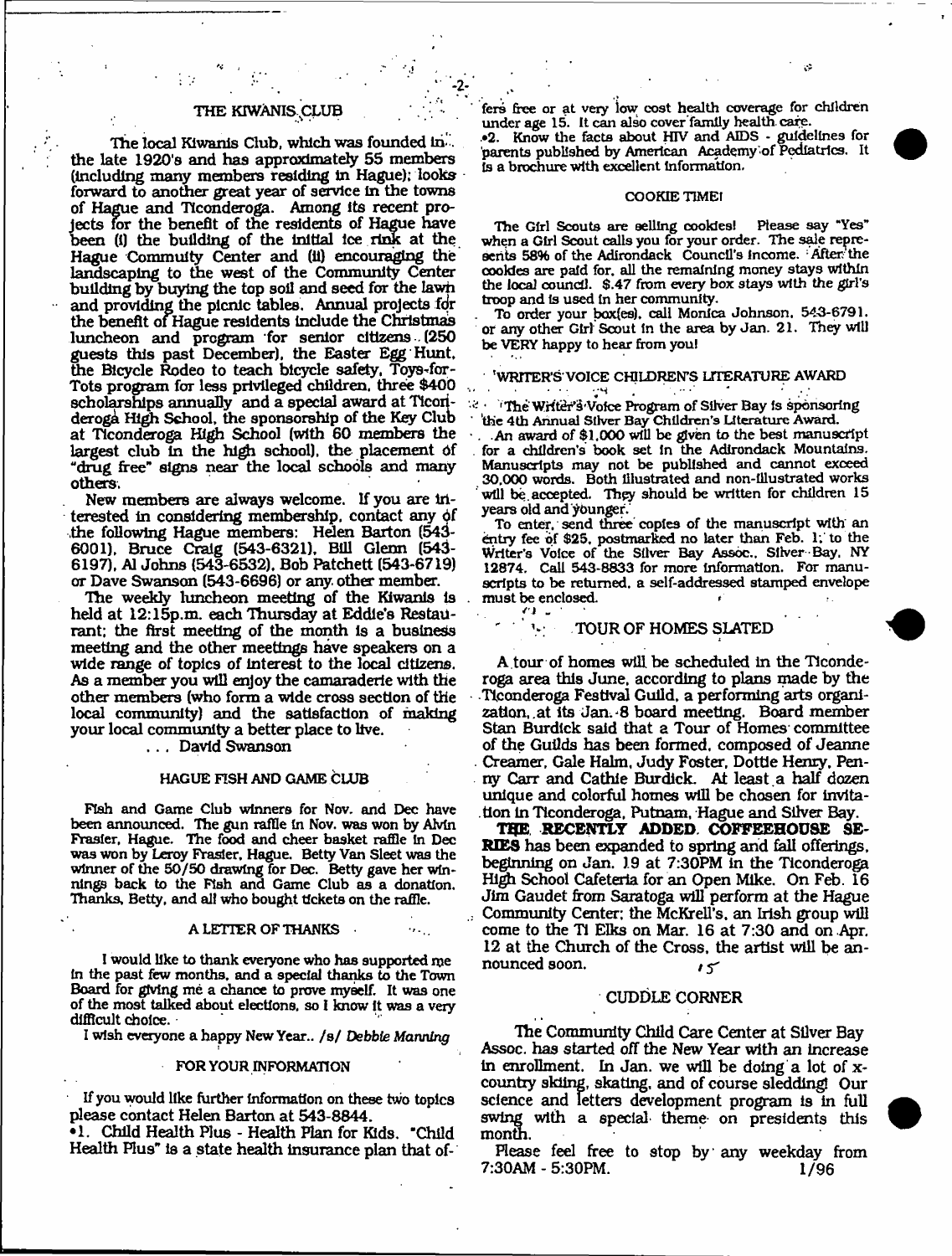The Zoning Board of Appeals did not meet In December due to lack of an agenda. The Planning Board did not have a January meeting for the same reason.

## TOWN BOARD SPECIAL MEETING, 1/19/96

At a special Town Board meeting on Dec 19 a motion was passed which stated that the receptionist (Bertha Dunsmore). would be the only employee to receive any town funds from Dec. 20 until a new town clerk was appointed. The rest of the meeting was spent in executive session discussing a personnel problem.

## TOWN BOARD MEETING - END OF YEAR

On Dec. 27 the town board met to close the books on 1995 and to pass Resolutions #35 to #43,

Line items were taken from the budget and transferred to contingency fund to the following for 1996. #35 Authorizing inter-fund transfers.

#36 Transfer Station holidays

#37 Holidays for town employees

#38 Senior Bus  $--$  \$165 per trip (once a month)

#39 Fire Dept.  $--$  \$90,000.00 #40 Dr. Mack, Veterinarian---- \$125.00

 $#41$  Fish and Game Club  $- - -$  \$300.00

#42 Chamber of Commerce----\$2,260.00

#43 American Legion - - - - - - - \$400.00

Bill Bothe, Zoning Administrator, presented a report comparing funds and figures **for 1994-95.** He will be happy to explain this report to anyone interested In stopping In his office at the Community Bldg,

A motion was made to amend the Highway budget. There is a need to replace a highway truck.

### TOWN BOARD INFORMATIONAL MEETING

Just as the Dec. 27 board meeting closed the books for 1995, the Jan. 2 Informational meeting opened them for 1996,

The newly elected board members. Bob Patchett and Rudy Meola, councllmen and Dan Belden. Supervisor, were sworn In by Judge Knott.

Mr. Meola made a statement stressing the Importance of the position of Town Clerk and asking the Board to consider this appointment very carefully. He then nominated Barbara Belden to fill this position and this was seconded by Lu Megow, with the vote as follows: Patchett, nay: Meola, aye: Megow, aye: Fitzgerald, nay, Belden, nay. Motion defeated.

Councilman Fitzgerald then nominated his daughter. Debbie Fitzgerald Manning, for the position arid It was seconded by Mr. Patchett . The vote was as follows: Patchett, aye: Meola, nay: Megow, aye: Fitzgerald, aye; Belden, aye. The position was filled by Debbie Manning who will serve a one-year term, ending Dec. 31, 1996.

This vote was made necessary since there was a tie vote between the two candidates In the Nov. election. Debbie was also appointed Tax Collector by the board and she was immediately sworn in:-by Judge Knott and took her seat at the council table.

Debbie has set her office hours as follows: Mon- $\mathbb{C}^n$ day through Saturday, 9AM - 12noon for the month of January. Debbie will confirm the hours for collecting taxes for Feb. and Mar. at a later date.

Newspaper, Bank, Meeting Date, Claims, Mileage Rate and Review Claims dates were all approved. One change in the last item is that the audit meeting to review claims the day before the regular meeting at 4:30PM, has been changed to make it into a regular meeting. This was suggested by Mr. Fitzgerald so the board would have the right to discuss and pass on items that they felt could not wait refor the regular meeting the next day.

Other changes are in the highway pay rates. Tenip. Lab. is \$5.75; Temp. Op., \$7.25/hr; Reg. Op., with Fam. Health option, \$10.27/hr; P.T. Lab., \$7.90/hr Election Inspectors," Election Custodians and Assess. Bd. of Rev. all remained at the same stipend.

The Planning Board, Assessment Board of Review and" Park Committee all have openings at this time. Applications for anyone interested in serving, are available at the Community Center.

The Recycling Co-ordinator position is being eliminated for the time being. It is being handled by the employees at the Recycling Center. Also deleted this year is the hospital committee. The question of Bob Patchett serving oh the Planning Board while a Town Board member, was answered by Attorney McDonald, who confirmed that Mr. -Patchett could continue his present term but could not be reappointed, if he is still a member of the town board at the time of the PB term expiration. Aisd being researched will be the legality of his serving on the Board of Assessment. Review.

Again, how payments to the town attorney were made was questioned by Councilman Meola and the board ieamed that this item must be discussed in Executive Session before being brought to the board at a public meeting:

Resolution #1 for 1996 concerned procurement policy and was unanimously approyed. Res. #2, was an expression of appreciation to Linda Coffin for her many years of dedicated service to the community as a town board member. Res, #3 thanked Valerie Lawrence for her services as Town Clerk,

Mr. Meola read a list of what he called "housekeeping rules" which he feels "were in the interest of more productive and effective meetings in 1996." These are listed in a separate item in this issue.

#### TOWN BOARD AUDIT MEETING 1/8/96

Monthly bills were audited. Councilman Megow expressed his concerns over the emergency like situation that exists in the basement of the Community Center due to lack of heat-in parts of the basement." It will be addressed at the 1/9 meeting. Supv. Belden suggested that there may be need for additional parttime help in the. clerk's office temporarily. The board discussed with the (Cont. on page 4 - Town Board)

1/96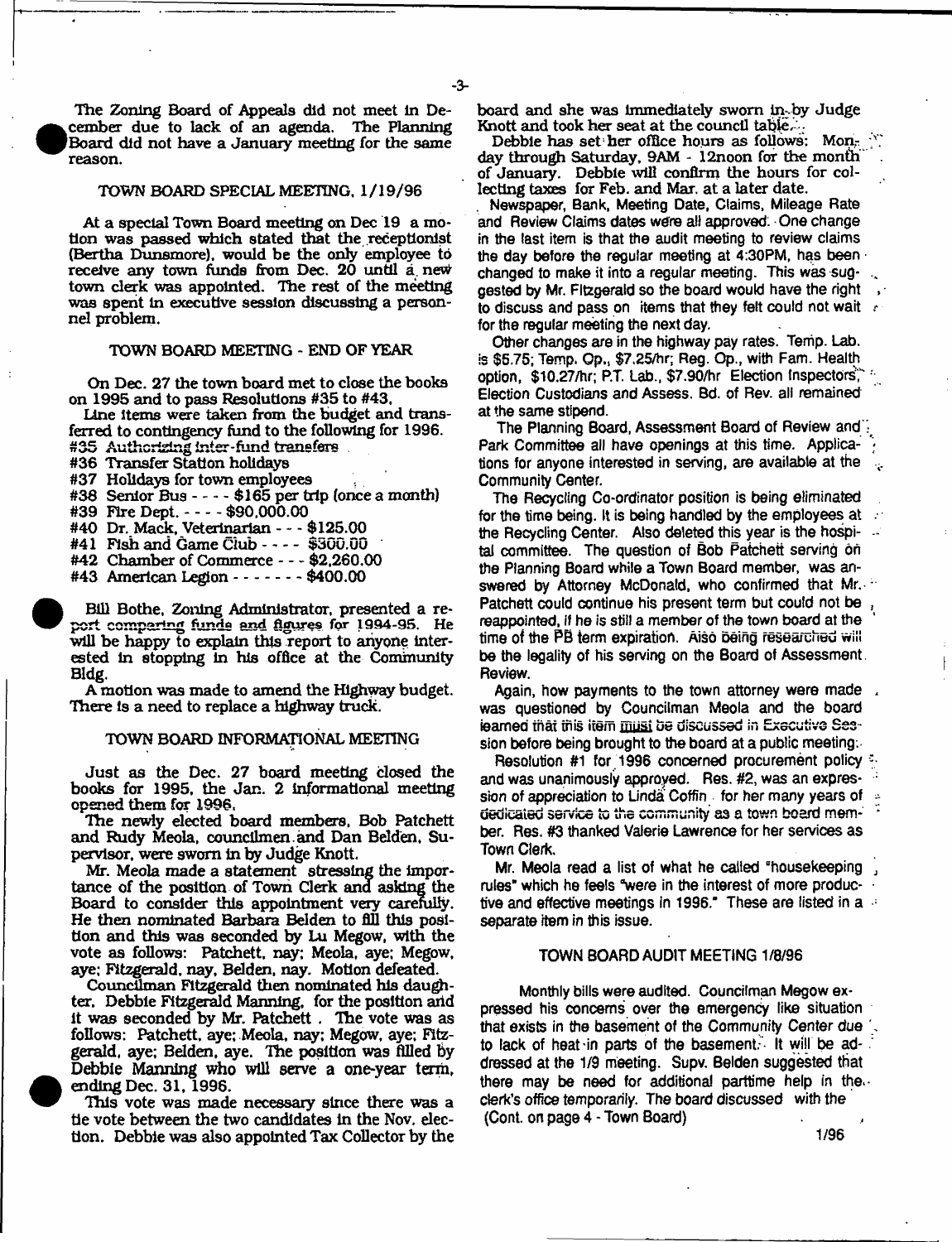(Cont. from page 3 - Town Board)

highway superintendent Its concerns over the functioning of the highway dept. In the near future the Board will review the staffing at the highway dept, and will make a recommendation for possible changes.

#### TOWN BOARD - JAN. 9. 1996

At the opening of the meeting when the privilege of the floor was given, Linda Coffin suggesed to the hoard that Ron Graser, whose term on the Board of Assessment Review has expired, be reappointed Instead of tabling the appointment for the future.

Dottle Henry also questioned the need for making the Monday 4:30PM audit meeting into a regular<br>meeting in which business can be transpired. The meeting, in which business can be transpired. explanation given was that sometimes something comes up that needs Immediate attention. .

In the regular meeting, the following items were resolved:

• 1. Ron Graser was reappointed to the Board of As-

sessment Review.<br>•2. Linda Coffb Linda Coffin, former councilwoman, was approved by the board to review the books (town and justice). These books must be signed by Jan. 20 and Mrs. Coffin has agreed to work on Mon., Jan. 15, starting at 9AM. .

Linda Coffin has been asked to remain on the Zoning Revision Committee and has agreed to do so.

A meeting will be scheduled to discuss hiring people to groom the cross country trail at Rogers Rock Campsite.

Mr, Meola has asked for a detail of services on the monthly report.

The annual winter carnival will be held on Feb 15,16, and 17 with the usual Sat. and Sun. breakfasts.

In unfinished business:

Solid waste is a confusing issue at this time with the county anxious to get out of the business. Hague had awarded a contract to Serkil for the disposal of our waste, which is now null and void, because of changes Serkil made in the contract. At the moment we are staying with the county until a deci-<br>sion is reached by them. (Ed. Since the board sion is reached by them. meeting, Serkil has come back with the original contract which the board expects to sign at the Feb. meeting. Solid waste will be hauled by them for \$774 a container, which holds roughly 13-15 tons. It now costs us \$69 per ton at the bum plan plus hauling. It should save us approx. \$15,000 a year.)

The drug testing policy initiated by the county wds adopted with a small wording change. It was approved unanimously. This testing will be done on a random check basis and is so serious that 2 offenses shall result In dismissal. Mr. Meola will see that this Is Included In the employees' guide. Testing will be done by Convenient Medical Care in Glens Falls.

Tom James was awarded a \$900 contract to service the town computers.

 $\ldots$  Resolution #4 was made to amend the Highway Dept. 1996 budget. Dave deLarm, highway superintendent was not In complete accord with certain fig ures mentioned.

DEC Is Interested in buying a portion of the land the town bought recently from Jack Carney. Supv. Belden was authorized to meet with DEC representative Dick Slpperly to discuss this matter further.

For those interested there will be a stormwater informational meeting on Feb. 13 at 6PM. This is before the regular Feb. 13 town board meeting and will identify problem areas, etc.

In New Business:

Dan Belden was named delegate to Assoc, of Towns Meeting in NYC. Councilman Fitzgerald will be the alternate.

Resolution #5 made \$50 in petty cash available to the town clerk. It rescinds last year's Res. #31 of 1995 which allowed \$25.

Resolution #6 to nominate James Neal to the LGPC, to replace the nomination of Jack Camey, who withdrew his name for personal reasons.

The old town hall and the Curly Monroe property, which Is town property are to be sold, but must be appraised first. The supervisor was authorized to have both properties appraised. Bids will then be taken on the Monroe property (house + 3.4 acres). The old town hall will be sold at a later date.

A major concern of the board and Mr. Meola is the need for parking in the not too distant future, when the Darrin property, across from the boat launch, is no longer available. They are working on a positive plan that would Include some of the property next to the Wesleyan Church which belongs to the school district, and some parking at the old town hall. These could provide 30 to 35 spaces.

Nancy Trombley, former town clerk, will be hired, on a temporary basis for a few weeks to help the new town clerk, Debbie Manning, to straighten out any problems remaining in that department.

At this point the board entered into Executive session to discuss heating problems in the center's basement. They came back to award George Wilson the contract for providing space heaters for the area. His bid was lowest at \$2,700.

#### HOUSEKEEPING RULES

The following is a letter from Councilman Rudy Meola and read to the Town Board on Jan 2, 1996 at the organizational board meeting. (See p.3)

In the interest of more productive and effective meetings in 1996, I am proposing a review of procedures and suggestions which should Insure that these goals are met:

•1. AU meetings, regular and special, fall within the meaning of the "Open Meeting Law and therefore notice of time and place of the meeting must be given to the "News Media" and conspicuously posted In one or more designated public locations. (Public Offices Law, At. 7) This Includes the Organizational Meeting.

•2. "The vote upon every question shall be taken by Ayes and Nays, and the names of the members present and their votes shall be entered In the minutes." (Town Law 63)

•3. There are no references In the Law to "work sessions" or "workshops", the statute defines only the term meeting.  $(Cont. on p. 5 - RULES)$  1/96

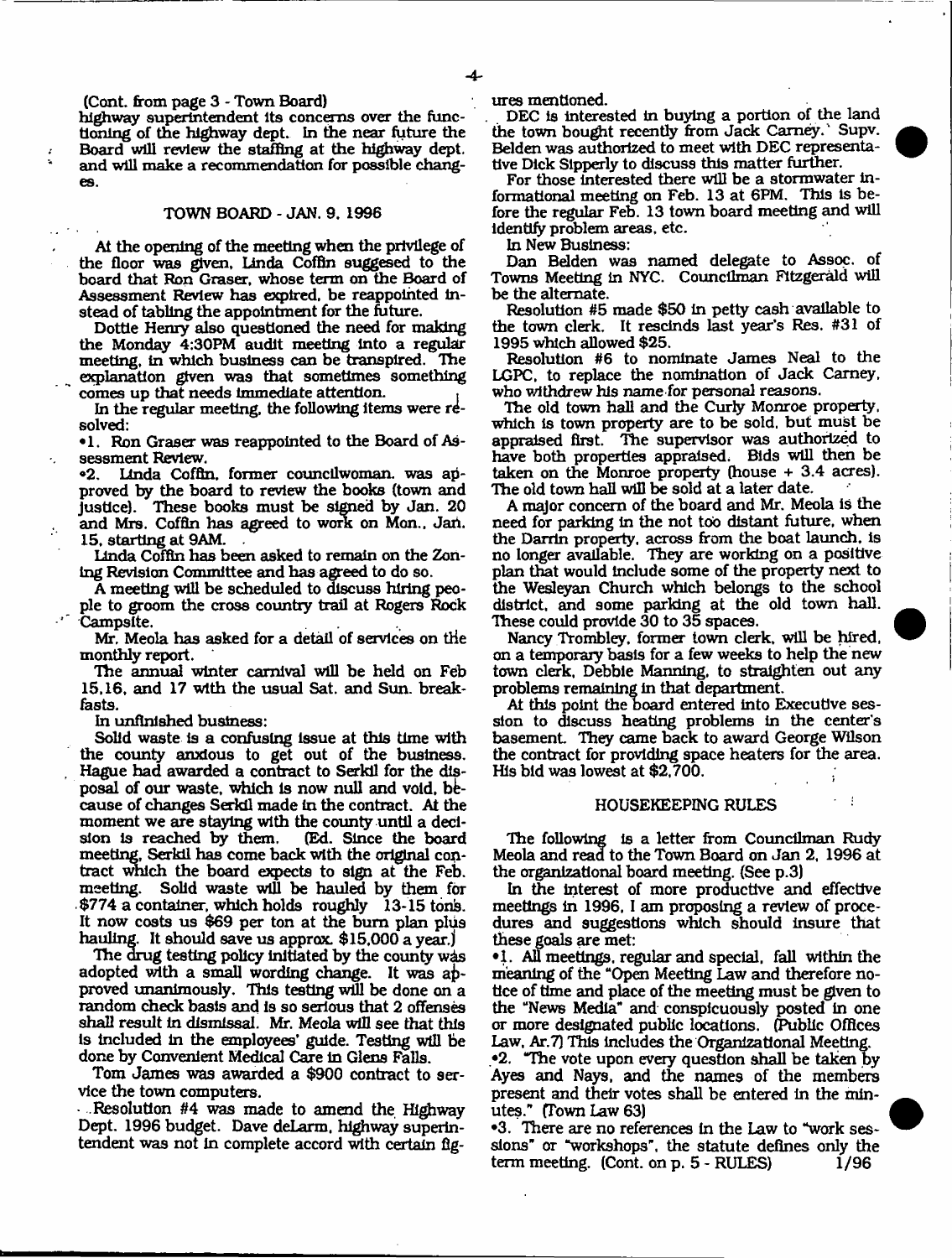## (From page 4 - RULES)

•4. Agenda is to be prepared ahead of time. I am suggesting that the agenda be distributed to board members by the Friday preceding the meeting. Items to be included on the agenda should be turned in to the Supervisor by Friday a..m.

•5. The agenda should not include anything on which all facts and the law have not been obtained in advance. Each item should be turned in to the Supvr. by Fri. a.m. •6. Committees of the Town Board should make written reports to the whole Town Board when appropriate. Committees of the Town Board do not have the power to make unilateral decisions with reference to Town business. Town business is conducted by the Town Board In public meetings. (See letter 7/17/95 from the attorney for the Town).

•7. All bids or quotes should be received prior to the board meeting, the data compiled and given to the board members prior to the meeting at which the item will be acted upon.<br>  $\bullet$ 8. Abide by the Pro

•8. Abide by the Procurement Policy especially guideline #8. "AH purchases of the Town must b& accompanied by a duly signed and completed purchase order.

\*9. Request should be made to the Office of General Services for all appropriate State Contracts. Equipment and supplies should be purchased from State Contract awards.

•10. Some form of Management System should be Instituted at the Highway Dept, to ensure prudent fiscal controls and that the department is operated effectively. A source of help in this area would be the Assoc, of Towns of the State of New York in Alba' ny.

•11. The Town Board should institute an inservice training program for itself as well as all Town employees.

## NATURE NEWS Laura Meade

The U.S. Fish and Wildlife Service recently coordinated a 1996 mid-winter bald eagle survey nation<sup>1</sup> wide. New York State DEC Seasonal Wildlife techniclan. Tom GUddl of Ray Brook, a bald eagle expert, is the official data collector for this area.

Over the years, starting in 1979, New York's winter bald eagle survey results revealed a total of 41 In 1979, Including mature and immature, while a total of 144 were documented In 1995. Rarely a gold eagle is observed, with two seen In 1986, and one seen six different years from 1979 to 1995.

Aerial surveys of major bald eagle wintering areas at the St. Lawrence River Valley, New York City Reservoirs, the Delaware River Gap and Lake Ontario were conducted Jan. 9 and 10 of 1996.

The following habitats are the primary focus of the survey:

• river banks and shorelines where eagles are often found feeding along the edge of the water

• trees along the water where they often perch and preen

• east-facing hillsides, located along waterways with

#### conifer stands

• open water downstream from hydroelectric facilities

• fast-moving rivers<br>• large unfrozen lak

large, unfrozen lakes

If you have seen a bald eagle, call me at 543-6060 or 543-6531 with information re: site location, vegetation available, prey available, body of water, county (or counties), date, roost or non-roost, total birds counted. Ice conditions,, weather, wind and cloud cover. Please respond before Jan. 22, 1996.

## WEATHER NOTES Marylou Doulin

This 1996 winter is rapidly gaining an infamous reputation. Dec. lacked any timidity. We were inundated with four major storms which left us submerged in snow. The sun was visible for only seven days in Dec. Beginning on the 14th we had a sequence of 21 days that were cloudy and overcast. Dec. temperatures were moderate, generally in the 20\*s. Jan. has brought with it lots of arctic cold.

Temperatures which have consistently been between  $0^{\circ}$  and -20<sup>°</sup> at night only ascend to  $+10^{\circ}$  on most days. On Fri., Jan. 5 it never got above 0 all day. On Wed. Jan. 3 we had a classic nor'easter where we received an additional 16 inches of snow, making it 46" of snow to date. The unique quality of this storm was that it destroyed the old adage that it has to warm up to snow! During the 24 hours that the snow fell, the temperatures were between 0® and +14®.

Gleefully we can report that Hague was not affected . by the Blizzard of \*96 which caused so much havoc along the northeast coast. D.C. and NYC - just imagine! Calm winds and all these cold temperatures allowed the lake to freeze at Hague by Mon. Jan. 8. Lake freezings vary considerably dong Lake George. There can be variations of several weeks between freezes. The earliest ever reported was Dec. 20,1980.

For the lovers of the night sky, this year promises to display lots of celestial treats. Venus, the evening star, will be the brightest it has been in 8 years. It will peak in April, so look to the western sky at sunset.

Another storm is predicted for the weekend! (Ed. We got it!)

## WOMEN HELPING WOMEN

"Wills and Trusts - What Do You Know? What Should You Know?", will be the subject of our next program on Monday, Feb. 12, 1996 at 7PM at the Hague Community Center. Carl T. Baker, head of the Estate Planning and Trust Section of FitzGerald Morris Baker Firth P.C., Glens Falls, will be our speaker. Mr. Baker is a graduate of Cornell U. and Albany Law School of Union University. He is a lecturer and has authored various materials relating to estate planning and settlements for the New York Bar Assoc.

This program is presented free of charge. We look forward to welcoming men and women to this meeting from the entire area.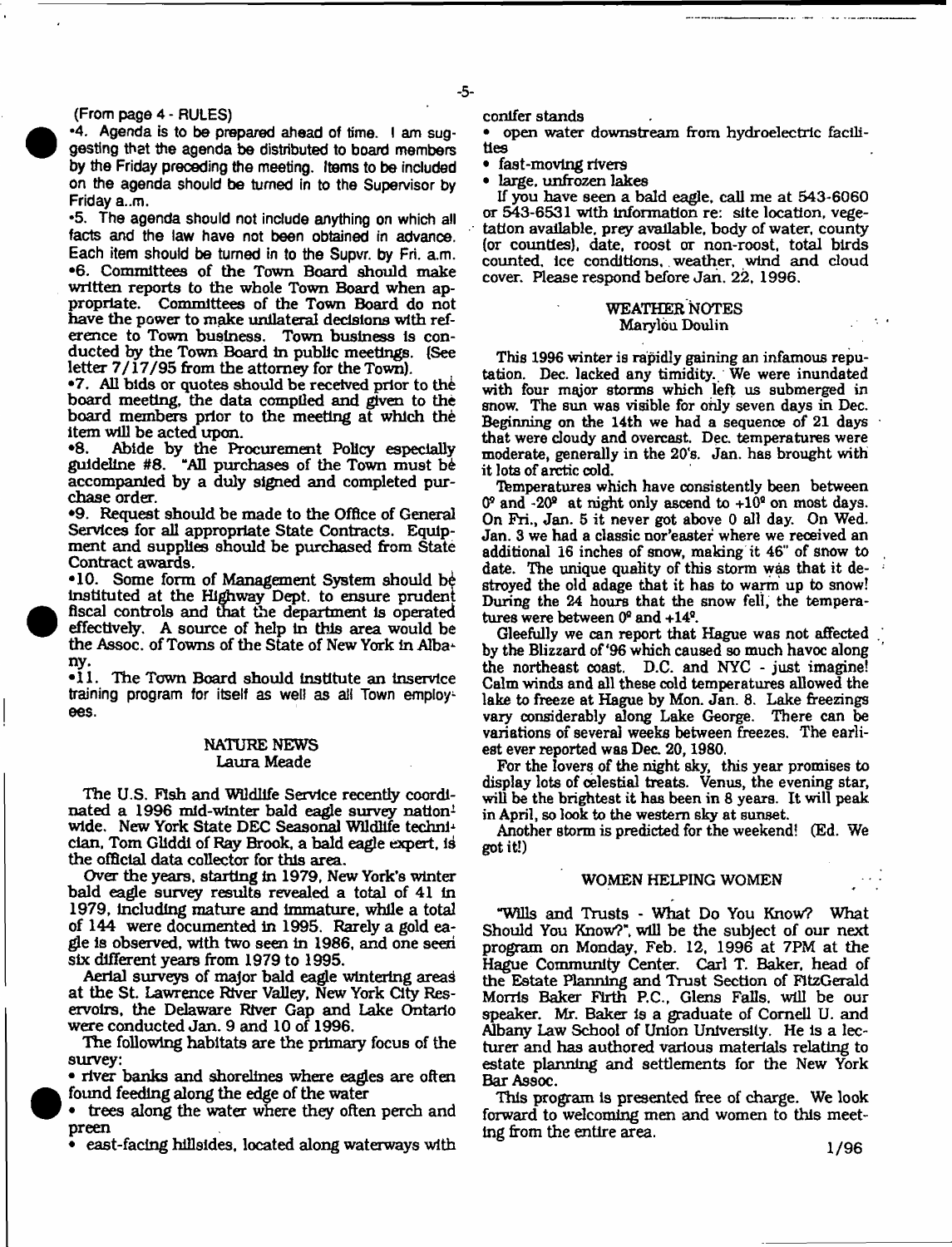¥,

### NEW APA CHIEF APPOINTED

On Dec 22 Gov. Patakl appointed Daniel Fitts as the new Executive Director of the Adirondack Park ;. Agency and Karyn Richards as APA Deputy Director.

Fitts has been serving as acting director of the APA since Sep when Robert Glennon left the agency. He previously worked as legislative coordinator in Albany for Senator Ronald B. Stafford. He has a degree in Environmental Science from SUNY. Plattsburgh, and a master's In Environmental Science from the College of Environmental Science and Forestry. Syracuse U.

Richards has worked for the DEC since 1981 and has extensive experience as a natural resource planner and public participation specialist, having-served as Chief of Policy and Planning for DEC's Division of Lands and Forests.

### UPPER HUDSON PRENATAL SERVICES NETWORK

The Upper Hudson Prenatal Services Network is a non-profit organization which developed "Tomorrow's Child", a toll-free referral prenatal and parenting line, with the goal of providing a clearinghouse of pregnancy and parenting related information for health and human services professionals and community members. The referral line is 1-800-640- 4558 and Is operative Monday through Friday froth 9AM to 5PM, and services Clinton, Essex, Franklin. Hamilton, Saratoga, Warren and Washington Counties.-

#### ROTARY COMES TO NORTHERN LAKE GEORGE

Plans are underway for the organization of a Rotary Club in the Northern Lake George area. You are cordially invited to participate and to Join in the organizing and planning meetings being held, weekly and temporarily at Ody's Inn. Silver Bay on Tuesdays at 7:30AM for breakfast. The goal Is to have a membership representing business and professional people from Ticonderoga, Putnam and Hague.

Rotary Is an organization of people united world wide, who provide humanitarian service, encourage high ethical standards in all vocations, and help build goodwill and peace in the world. The new Rotary Club will reflect the spirit of friendship and concern for others which charactorizes Rotary everywhere. Rotary's motto is "Service Above Self."

After formal admission to membership in Rotary International, the Northern Lake George Rotary will be presented its charter by the Lake George Rotary and by the Glens Falls Rotary Clubs.

The following speakers have been scheduled for future meetings at 7:30AM at Ody's Restaurant:

Jan. 16, Sal Santanldlo, speaking on "The Hague Volunteer Fire Dept.", of which he is president; Jan. 23, Barbara Reid, owner of Tl Travel, speaking on "Travel"; Feb, 6, Rudy Wirth, Executive Director Moses Ludtngton Hospital, speaking on "Health Care"; and on Feb. 13, Cathie Burdick, Grammarian,

Subject "People Hardly Don't Speak English Good Any More." Please Join us. . .tj

## SENIORS BEWARE!

There may be a new "senior scam" abroad. A telemarketing firm may phone a senior and try to set up a hearing examination with a group called PRO-CARE. The telemarketing firm will possibly Imply that this hearing aid company has the backing of the Warren County Health Services and/or the Warren County Office for the Aging. Jim Baker, Director of the WCOFA has advised the sheriff and the district attorney of this Implication. Should anyone receive a telemarking message that Implies that its customer is sanctioned by the Warren County services, please let Mr. Baker know. The phone number of the OFA is 761-6347. As far as anyone knows, this gimmick has surfaced only in the Queensbury/ Glens Falls area thus far.

 $\boldsymbol{A}$ 

**Attend your senior club meetings for latest Information on seniors. Next meeting Is Jan. 28 at 1:30PM at the Community Center.** . .ewa

#### HAGUE VOLUNTEER FIRE DEPARTMENT

At the Jan. 8 meeting of the HVFD, Mrs. Imogene Frasier, Chairperson of the annual Christmas Memory Tree Program presented the HVFD with a check for \$357.00, the amount raised by the contributions to the Memory Tree in 1995. We thank all those who made donations to this fund, and we thank Mrs. Frasier for her long and continued Interest in the Memory Tree.

There were no fire calls In Dec. However, the ambulance crew did 14 runs, covering 836 miles which involved 121-1/2 raanhours. During the year of 1995 Ambulance 740 made 126 runs, with a total of 4560 miles, aiiu Ambulance 741 covered 2237 miles. A total of 1147 hours were used.

Our community owes much to the men and women who answer these emergency calls, at any hour of the day and night, whether It be fire or a medical emergency. It is a VOLUNTEER service, and not only do the members of the crew spend time answering a call for their services, but they give freely of their time to attend classes and keep their skills at top form. HVFD members, we thank you! . . .ewa

#### SUMMER INTERNSHIPS

The Arts Center/Old Forge is offering two internships during the 1996 sumnmer season for students with training in art or theatre. Each 7-8 week internship offers a sti- $^{17}$ pend of \$ 100 per week plus housing. The intern will be ex-' pected to work approximately 40 hours a week. Including daytime, evening and weekend hours. Internships begin in late June or early July and end in late August Interns will be supervised by the executive, director who Is an experienced educator.

Interns will receive practical training In arts center management. art education, and the presenting of performing arts. If Interested, send resume and letter of appllcaton with phone numbers of references to Elizabeth V. McDowell, Executive Director, Arts Center/Oid Forge, PO Box 1144, Rt. 28, Old Forge, NY 13420. For more Info, call between 10 and 4. Mon-Fri (315) 369-6411. 1/96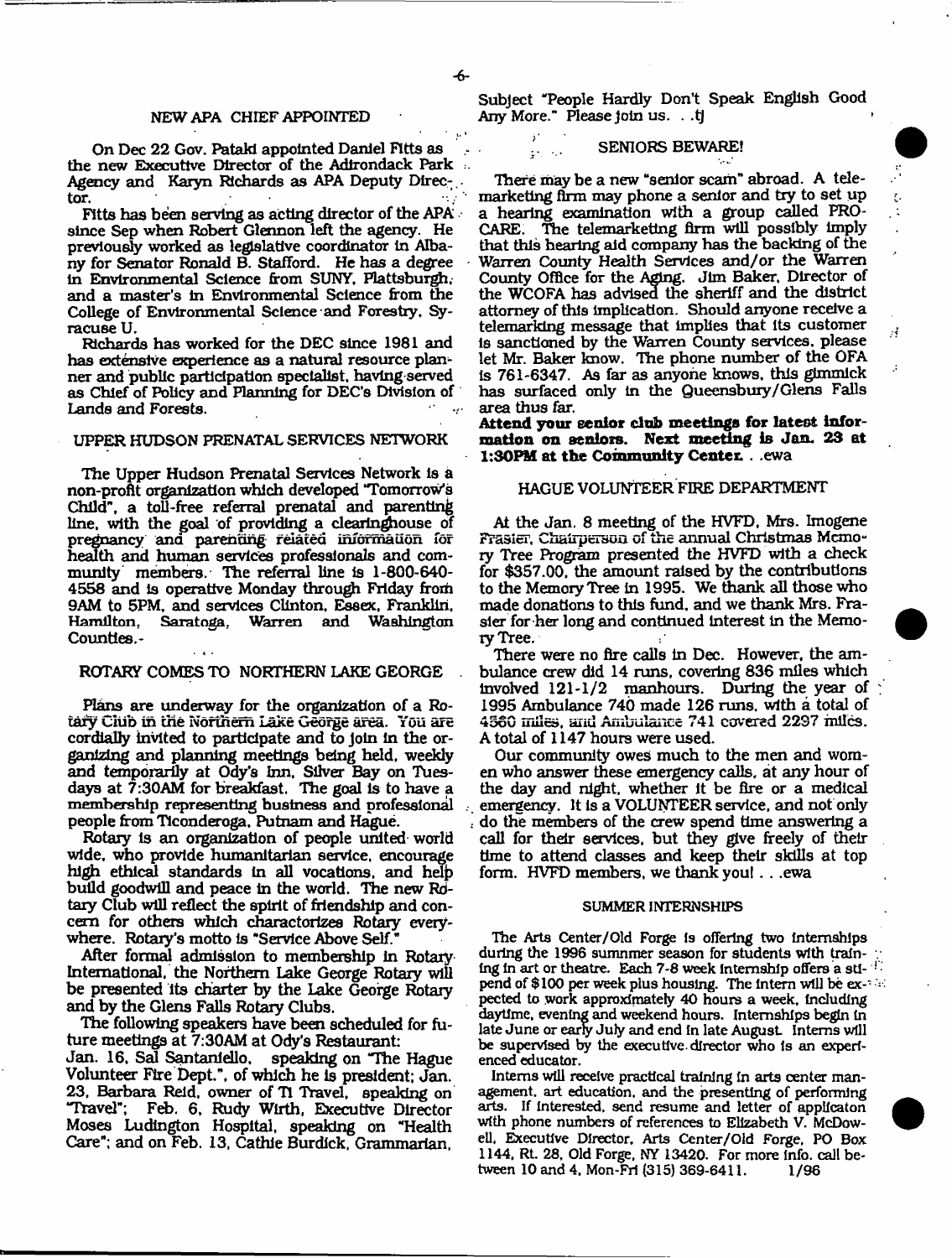

DIED - Mary E. Riordan, Maplewood. NJ and Hague. NY, on August 16. 1995 at Moses Ludlngton Hospital, Ticonderoga. NY. She Is survived by 6 children and 9 grandchildren.

DIED - Marlon H. Smith, 74, long-time summer resl-. dent of Silver Bay, on Dec. 9 at her residence. She was formerly a member of the board of trustees of the Silver Bay Assoc.. She Is survived by her husband. Richard W.. two daughters and a son and five grandchildren.

A memorial service for Ruth Nelson. Silver Bay, who died on Aug. 1 (see Aug issue), will be held on June 8. 1996 at 11AM at her home at Bass Bay. Silver Bay.

#### **0.000000000000000000000000000000000**

TAVISH COSTELLO, Hague, Is one of three Ticonderoga Middle School students who had their artwork on display at the annual 1995 New York State School Boards Conference at the Rochester Convention Center. The exhibit featured work from students all over the state.

## THS SECOND PERIOD HONOR ROLL

The following Hague students have been listed on<br>the honor roll at Ticonderoga High School: the honor roll at Ticonderoga High School: 1st Honors: JENNIFER BELDEN, MICHELLE De-FRANCO, DAVID FITZGERALD. LINDSAY FRASEER. ALLISON JOHNSON, MONICA JOHNSON, CRISTINA

LAWRENCE.<br>2nd Honors: MELISSA BRUNET, PATRICIA COR-LISS, THORAN GAUTREAU, SHANNON KENNA, SHERRI SMITH. Congratulations!

Mrs. Fahey's third grade class recently helped the Kiwanis Club spread Christmas cheer to senior citizens. The children made evergreen centerpieces for the tables at the annual Christmas luncheon held at school and sponsored by Kiwanis.

Ticonderoga Central Schools will hold a software preview evening for parents at the Middle School computer room on Thur., Jan. 18 at 7PM. Rain date will be Tues. Jan 23. This presentation is a continuation of Enhancing Learning At Home. Community members, parents, and teachers showed a great dead of Interest In finding compatible software to increase student achievement. The Middle School Computer Lab will be set up with a number of different software packages for adults to preview. Bill Dodd, T1 Computer Coordinator, will lead the program. For Info: Call Elementary Principal Jane Planty, 585- 7437

CHANGE OF ADDRESS: Egbert R. Ferguson. Jr.. In dian Kettles, has changed his address to: Maplewood Park Place, Apt. 2506, 9707 Old Georgetown Road. Bethesda. MD 20814-1727. Telephone - (301) 571-5212

## HOME DELIVERED MEALS (MEALS ON WHEELS & SOMETIMES ON HEELS)

Hague, with the cooperation of Essex County, has a home delivered meal system for handicapped and housebound seniors. Meals are delivered by volunteer drivers 5 days a week, at a cost of \$1.50 per meal, although no one Is denied a meal for Inability to pay that amount. This is a hot meal, delivered about mid-day. A supper meal and a weekend bag, both af additional expense, can also be delivered. If you know of any senior in the Hague area who Is unable to cope with providing his or her own nutritionwise hot meal, have said senior get in touch with Marlon Shoemaker at 543-6141, or Ethel Andrus at 543-6098. Let the phone ring many times In both Instances.

And now, HELP! HELP1 Our volunteers need more help: at present, at least two drivers are driving twice In one week; In another instance a driver is often driving four times a week. Could you spare a couple of hours every other week to help out? Drivers are paid (if they desire) for mileage at  $30¢$  per mile, with mileage beginning and ending at the Hague Community Center. If you can help, please call Marion or Ethel at the above numbers. They will arrange for a training trip and be glad to welcome you to the group. . .ewa

### WILL THERE BE TROUBLES AHEAD?

At a 3-hour session on Tues. Jan. 9 of the Warren County Solid Waste and Recycling Committee, a warning was given by Steve Blakeslee, Warren and Washington Counties' Solid Waste Coordinator.

Blakeslee said the trashplant had a very good year In 1995. but that several negative factors now loom. The debt service rises to \$700,000 In 1996, and the plant Is no longer assured of receiving all of Warren and Washington Counties' solid waste In the wake of the U.S. Supreme Court's striking down flow-control laws.

Blakeslee said the plant is In danger of no longer receiving enough trash to operate at full capacity. According to the existing contracts, If the plant's expenditures are greater than its income, the difference must be made up by Washington and Warren Counties..

The tipping fee at the plant, currently \$69 per ton for trash coming from either Washington or Warren County, Is set by the counties' Industrial Development Agency (IDA). The supervisor of Warrensburg said that he has decided to send his town's trash to the Essex County landfill in Lewis which Is charging only \$55 a ton. Other towns in W.C. have also issued requests for bids to find out which haulers and/or disposal sites can offer them the best rates. Cont. on page 8 SOLID WASTE 1/96

 $-7-$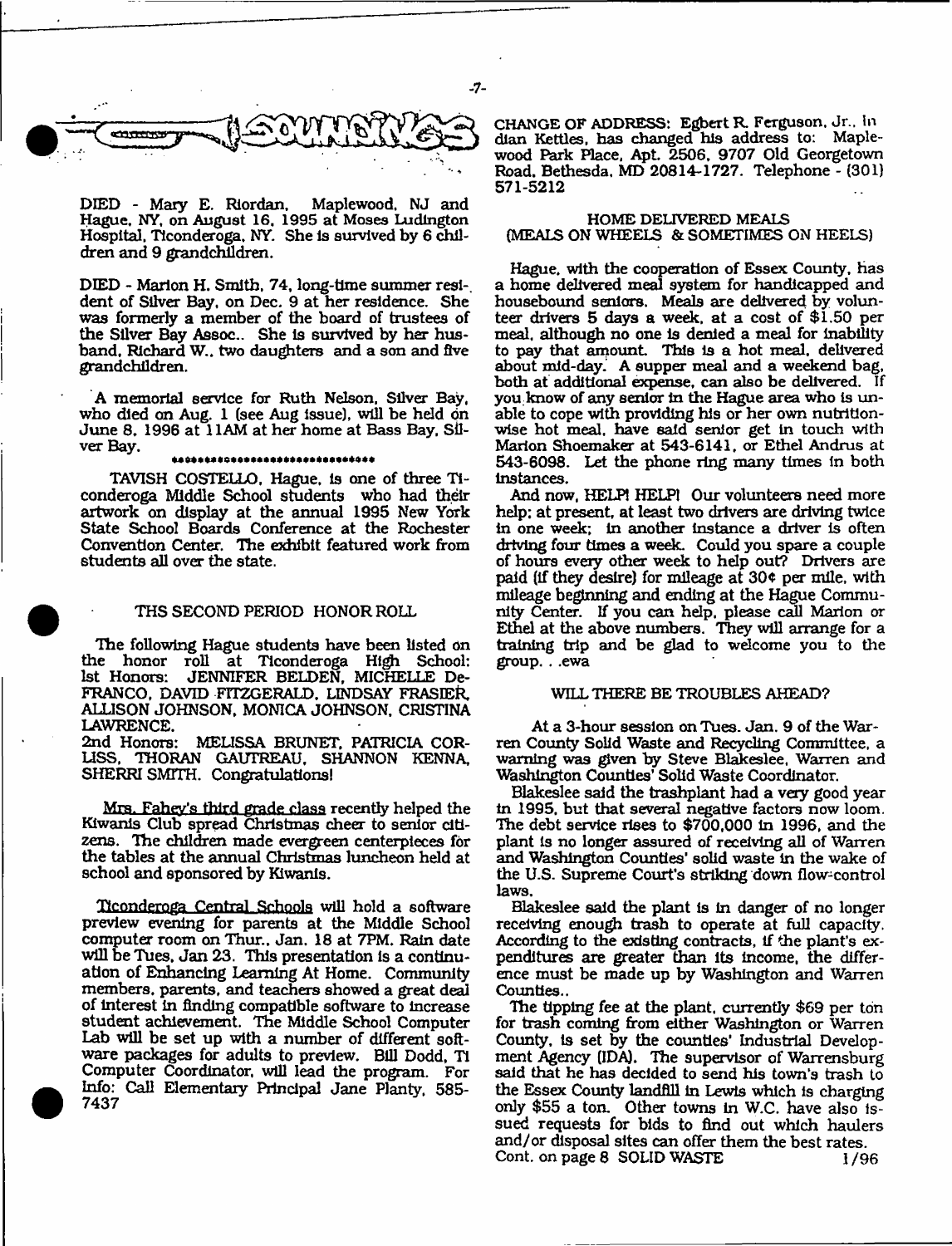## TOWN OF HAGUE MEETING SCHEDULE FOR 1996

|            | Town  |       | Planning Zoning | Serior | Seniors   | Fire                             | Chamber of       |
|------------|-------|-------|-----------------|--------|-----------|----------------------------------|------------------|
|            | Board | Board | <b>Board</b>    | Bus    | Meeting   | Dept.                            | Commerce         |
| JAN.       | 2&9   | 4     | 25              | 3      | 23        | 8                                |                  |
| FEB.       | 13    |       | 22              |        | 27        |                                  |                  |
| MAR.       | 12    |       | 28              |        | 26        |                                  |                  |
| APR.       | 9     |       | 25              |        | 23        |                                  |                  |
| <b>MAY</b> | ι4    |       | 23              |        | 28        |                                  |                  |
| JUN.       |       | 6     | 27              |        | 25        |                                  |                  |
| JUL.       | 9     |       | 25              |        | 23        |                                  |                  |
| AUG.       | 13    |       | 22              |        | 27        |                                  |                  |
| SEP.       | ιo    | 5     | 26              |        | 24        |                                  |                  |
|            | 8     |       | 24              | 2      | 22        |                                  |                  |
| OCT.       |       |       |                 | 6      | 26        |                                  |                  |
| NOV.       | 12    |       | 21              |        |           | 2                                |                  |
| DEC.       | 10    | 5     | 26              |        | XMAS P.   |                                  |                  |
| DEC.       | 27    |       | х               |        | ---<br>-- | XMAS P.<br><b>CONTACT</b><br>- - | $\sim$<br>$\sim$ |

Meeting Times: Town Board: 6:30PM planning Bd: 7PM; Zoning Bd.: 7PM: Sr. Cit. meeting: 1:30PM: Sr. Bus: 8:30AM; Chamber of Commerce: 7:30PM

The Fish and Game Club meets the 3rd Tues of each monthat 7:30 at the Clubhouse.

The Fire Dept, meets at 7:30PM at the Firehouse.

THE DEADLINE FOR THE HAGUE CHRONICLE IS THE 10TH OF EACH MONTH.

Planning Bd and Zoning Bd. workshops are currently being scheduled to be held one week prior to the regular meeting. The Zoning Administrator is setting up the schedule.

## 

|                     | HAGUE WINTER WEEKEND SCHEDULE                                           |
|---------------------|-------------------------------------------------------------------------|
| Sat., Feb. 17, 1996 |                                                                         |
| 7:00AM - 11:00 AM   | Firemen's Breakfast, Hague Community Center                             |
| $9:00AM - 3:00 PM$  | Snow Sculpture Contest, Town Park                                       |
| 10:00AM - 11:00AM   | Polar Bear Run, Town Park                                               |
| 11:00AM - 2:00PM    | Rifle Shoot, Hague Fish and Game Club                                   |
| $2:00PM - 3:00 PM$  | Pinewood Derby, Hague Fish and Game Club                                |
| 5:00PM - 7:00 PM    | BESTE BENEFIT BUFFET, Silver Bay Association                            |
| 7:00PM              | BESTE SCHOLARSHIP AWARDS, Silvr Bay Association                         |
| Sun., Feb. 18, 1996 |                                                                         |
| 7:00AM - 11:00AM    | Firemen's Breakfast, Hague Community Center                             |
| $11:00AM - 4:00PM$  | FAMILY FUN DAY - Kids' games, chain saw contest, Penelope the Clown,    |
|                     | PoKeNo, Raffles, Fun & Follies, National Ice Auger Contest - all at the |
|                     | Hague Fish and Game Club                                                |
|                     | FOOD, BREW, SODA, SNACKS & RAFFLEMANIA                                  |
|                     |                                                                         |

## Cont, from page 7 SOLID WASTE

Several supervisors at the meeting said they would find it difficult to defend to their constituents a decision to continue sending trash to the bum plant at \$69 a ton when they could dispose of it elsewhere more cheaply.

Chairman of the Board Tessier of Lake George said It would be only a short-term solution to bring the trash elsewhere. "The landfills will probably all go down the tubes in the future", he said, and intimated they would all eventually be closed by the state. But. he added, "the towns will only bring their trash to the burn plant if it offers competitive rates. The  $\cdot$ bum plant operators have an obligation to bring the costs down, just as the counties have an obligation to fulfill their agreements. If the IDA lowers the tipping fee for Warren and Washington Counties, but the break-even point for the plant remains at \$67, the two counties will end up footing the bill for

the loss.

"It's time to sit down with the plant and see what we can do to make the plant competitive," Tessier said. "They can do It." He suggested that it might be possible to reduce the costs for ash disposal - a major operating cost - or for ARRA to reduce Its profit margin.

The session was attended by Foster Wheeler Vice President as well as their Senior Litigation Counsel. Foster-Wheeler is the general partner in ARRA operating the bumplant.

Tessier said the ideal solution would be privatizaton of the plant. "But until that happens, the plant must remain competitive," he said. .. gh

## ############

Appearance tickets Issued to boaters sank to 112 in 1995, 21% less than the previous year, according to the LGPC. The plunge was attributed to the loss of 2.5% enforcement positions.

1/96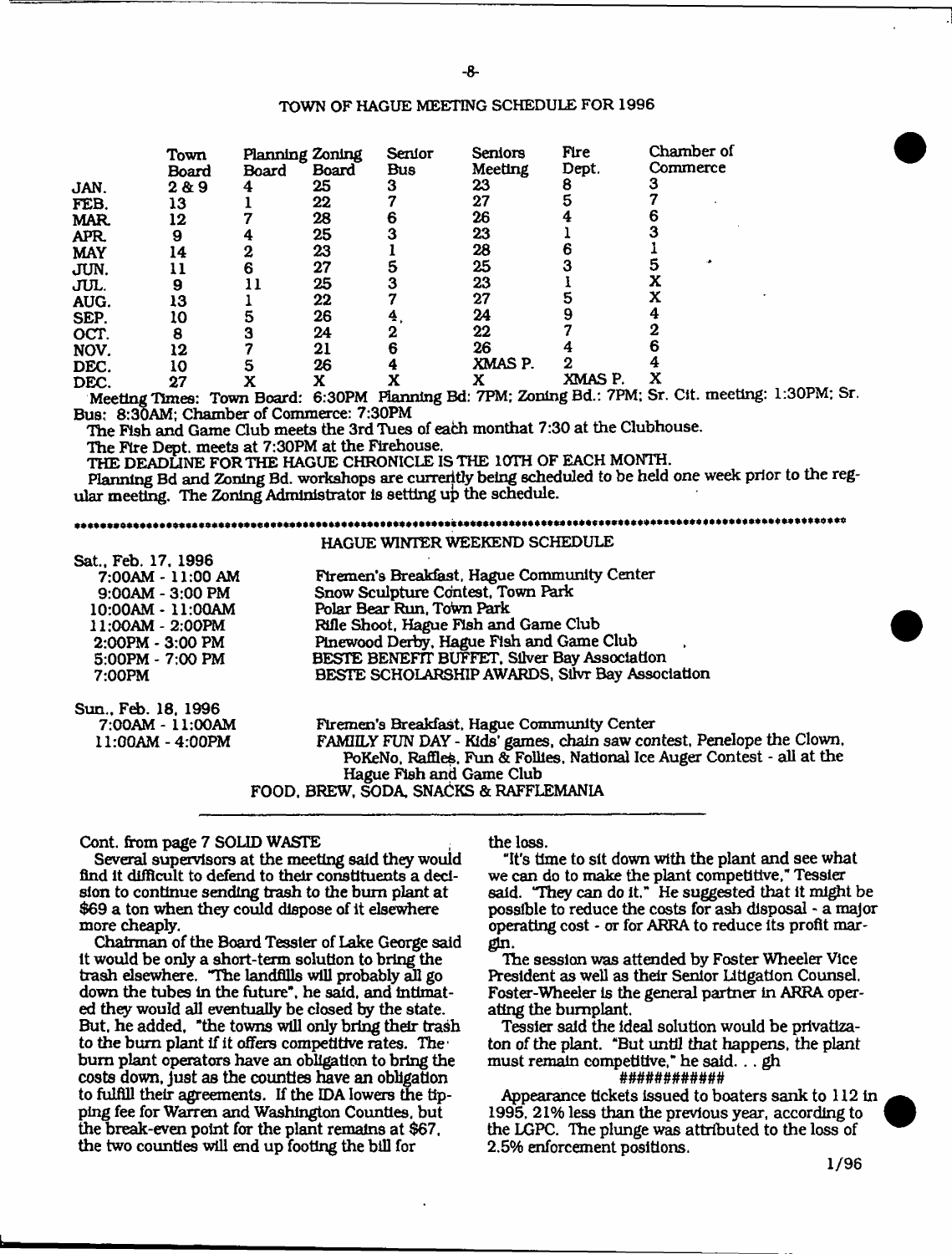The following Is the list of those whose names appear on the Chamber of Commerce Memory Tree i^H 'hrough Dec. 31. 1995:

JAMIË ACHEY, MERLE ANDERSON, WILLIAM AN-<br>DRUS. DOROTHY ANISANSEL. JOSEPH BACH DOROTHY ANISANSEL, JOSEPH BACH,<br>M-SMITH-FITZGERALD FAMILIES, RALPH BALCOM-SMITH-FITZGERALD FAMILIES. BALCOM. BARNABY FAMILY, JOSEPH BARNETT, RUTH BARNETT, HOWARD BARNETT. BOBBY BEEKLEY, JAMES BELDEN. ESTHER BELDEN, MAUD BELDEN, MARY BESTE, STEVEN BEVINS; CHARLES BILLING. MARY BILLING. JAMES N. BLY, FREDERICK & LAURA BOHNET, BOB BOLTON; JODY BRAISTED, JAMES BRAISTED, HELEN BRODERICK, BRODERICK, CHRISTOPHER BROWN, GEORGE BYRNES, JOAN CALDERA, LENA CALDERA, TONY CALDERA, DAVID A CARPENTER HAROLD CAR-PENTER LAURA M. CARPENTER MASON W. CAR-PENTER THOMAS M. CARPENTER WILLIAM D. CARPENTER ZELLA CARPENTER GEORGE CART-ER ROLAND CARTER EDSAL CASE, RUTH CART-ER EDWARD F. CASSIDY, LEVON CEDERSTROM, AUGUSTA CLIFTON, FRANCES CLIFTON. MATTIE CLIFTON, JIM CORSCADEN. CATHERINE COSTA, FOmOS COSTIDIS, IRENE COVENEY, E. HAMILTON CRABBS, RALPH CRAIG. ALISON CRAIG, BRUCE CRAIG, STEVE DAVIS, EMERSON DECKER MARY J. DECKER GRAY DENSMORE, LOUISE DEN-SMORE, WESTILL DENSMORE, GRACE DICIO. FRANCIS A. DONLON, MARIE R DONLON., SAMU-EL EANNACE, EARL ELTHORPE, GLADYS EL THORPE, DOROTHY ENGLER RITA FERGUSON, CHARLES FISH, FLOYD FISH, SR. HERMAN FISH. VILA FITZGERALD. DOROTHY K. FOOTE, J. HO-WARD FOOTE. LELA FOOTE. EMILY FRANK, TAM-MY FRANK, KATHERINE FRANK, WILLIAM FRANK, FRASIER FAMILY. CARL FRASIER CLIFTON FRASI-ER DALE FRASIER DONALD FRASIER MARY FRA-SIER MrTCHEL FRASIER SAMUEL R FRASIER STANLEY FRASIER, VERIL FRASIER, THOMAS E. GIRARD. GLENNON-DONOHUE FAMILIES. DONALD GOODFELLOW. ANDREW T. HALLERAN. FRANCES HEBERT, ERNIE HEIDINGSFELD, LOUISE HEl-DINGSFELD, EDWARD A. HENRY, JOHN T. HENRY, DOROTHY HENRY, HENRY GRANDCHILDREN, BOB & HAPPY HENRY, WREN HENRY, ARCHIE HER-RICK, GERT HERRICK, JIM HERRICK, ED & PEG HINCK, ADA HOYT, BOB HOYT. JOSEPH HOWARD. USA HOWARD, GEORGE HUESTIS, CURTIS JOR-DON, F. WILSON KELLER, ROB ERT W. KELLER JACK KENNEDY, ELIZABETH KOSTIDES, ANNETTE LAMANNA, BOB LAMANNA RAY LAUNDREE. MARGE LAUNDREE. REV. DAVID LAWRENCE, OTTO LUNGSTRAS. ROSE LUNGSTRAS. BESSIE MASTEN, EBER MASTEN, REV. & MRS. FRANK McCAULEY, ELAINE McKEE. ROBERT S. MEADE, LUDOLF J. MEGOW. MARGARET MEGOW. WIL-LIAM MEGOW. DEBORAH MICHELA, JOSEPH MI-CHELA MICHAEL MICHELA ALVIE MIDDLETON. BETTY MONROE, EVA MONROE, CURLY MONROE, LEONA MONROE, TERESA E. MONROE, ALFRED W MONROE. BYRON MONROE, HARRY MOORE, AL-FRED OSTRANDER, NELSON PATCHETT, LAURIE PANNELL, ALLEN PERKINS, GERTRUDE PERSONS.

<sup>•</sup>

ROBERT E. PETERS. JASON POLAND. CAMILLE POMPONIO, LOUISE PRENTISS. CONNIE RAMAGU LUCIO RAMAGLI, PAT REATH JOHN ROOS, ELEAN-OR ROOS. WESLEY ROSS. THEODOR SANTAN1EL-LO, GEORGE SAVAGE, MARION SHATTUCK, FOR-<br>REST SHATTUCK, MARY SHATTUCK, HARRY REST SHATTUCK, MARY SMITH. J. STANFORD SMITH, MABEL SMITH, SHIR-LEY SMTTH, THOMAS G. SMITH. LOUIS SFELMAN, SR. FREDERIC SPREEMAN, MARSHALL STARK. ART STEITZ, JOAN STEITZ. JOHN SULLIVAN. CLAR-ENCE SWINYER DOLLIE SWINYER TRUDEAU FAMILY, JAY A. URICE, SR, MARGUERITE URICE, JEANE URICE. GEORGE URICE, CLAIRE VAN AL-STYNE. WILLIAM VAN ALSTYNE, JOHN WARREN. FRANCIS WATERS, NELSON F. WATERS. ALICE WATTS. ETHEL M. WATTS. JOHN J. WATTS, WAL-TER G. WATTS, WALTER L. WATTS, RUTH M. WATTS, CRYSTAL A. WELLS. BESSIE WEST, BUR-TON WEST. C. FRANK J. WEST. LUCINDA WEST. ANDREW C. WILL. ANNE WINNE. BETTY WOTTON. ROBERT WOTTON. VAL H. WILSON. BLANCHE YAW. MARY YAW. ALBERT YAW. LAWRENCE YAW.

This program raised \$357 in 1995- See related article on page 6.

#### CHAMBER OF COMMERCE

At its Jan. meeting, the Hague Chamber members decided to hold monthly meetings (1st Wed. of the month) at Odys Inn at SAM until further notice. Coffee and donuts will be served.

Newly revised color brochures and service directories are being printed and will be available within a month for members' use and for mailing to those who inquire about our area. The service directories also include much general Information and telephone numbers that all area residents may find helpful. The Chamber will be distributing these brochures locally In the near future.

## WINTER WEEKEND SCHEDULED

The tentative winter weekend schedule of events Is Included In this issue of *The Hague Chronicle.* Help is always needed to cany out this project, and if you would like to become Involved, please call Bill Montgomery 585-6418 or Marg DelSignore 585-6222 to volunteer. Especially needed Is help with kids' activities and raffle items.

Fundraising activities planned for the Beste Scholarship Fund include the ever-dellclous Beste Benefit Buffet to be hosted by the Silver Bay Association on Sat., Feb. 17, at 5PM, followed by the awarding of the Beste scholarship awards at 7PM. This year a 13" Sharp color TV with remote is being raffled, and tickets are available at the Silver Bay General Store and from ticket sales agents at local businesses, including the Grand Union and Ames.

Denton Publications will be doing an ad package for us to be included In *The Times ofTi* issue coming out the week of the Winter Weekend. We encourage local businesses to take out an ad If they can to help promote this weekend of activities.

This year we certainly don't have to wish for snow, so let's look forward to a nice weekend... ks  $1/96$